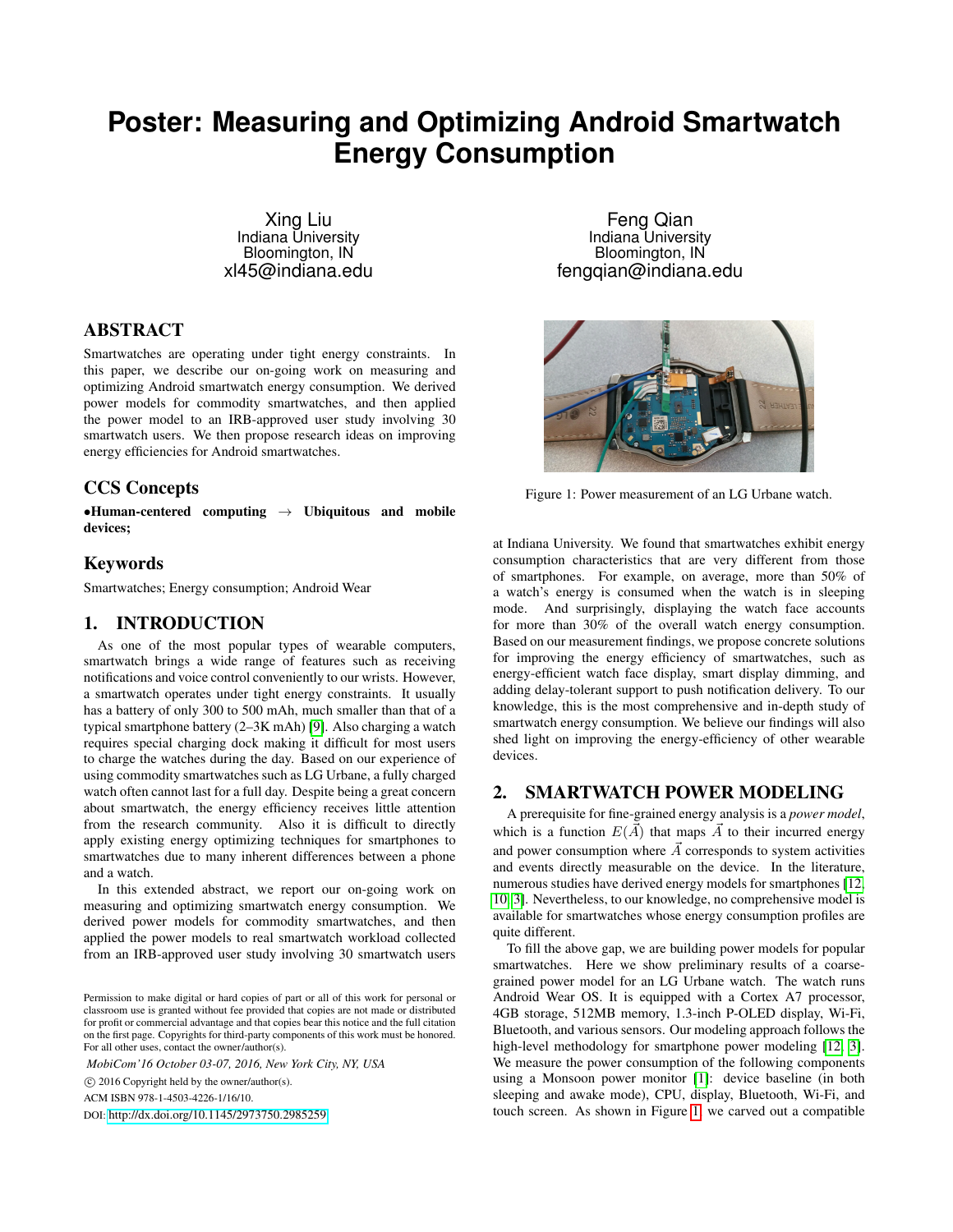<span id="page-1-0"></span>

| Component              | Power Consumption (mW)                       |
|------------------------|----------------------------------------------|
| Sleep (watch face off) | 10.9 for the entire device                   |
| Sleep (watch face on)  | 23.5 for the entire device                   |
| Wakeup baseline        | 43.5                                         |
| <b>CPU</b>             | $184.7u - .6, u \in (0,1]$ : CPU util.       |
| Display (default       | $\sum$ (.030r + .127g + .233b + 93.7)/K      |
| brightness level)      | Per-pixel $r, g, b \in [0, 255]$ , K=320*320 |
| Wi-Fi Tail             | Duration: 0.18 sec, Power: 178.3             |
| Wi-Fi Promotion        | Duration: 0.30 sec, Power: 299.6             |
| Wi-Fi Data             | Tx: 739.9, Rx: 400.1                         |
| <b>BT</b> Tail         | Duration: 4.8 sec, Power: 97.2               |
| <b>BT</b> Data         | Tx: 180.7, Rx: 174.9                         |
| Screen touch/swipe     | 118.9                                        |

Table 1: A Preliminary Power model for LG Urbane watch.

battery interface circuit from a smartphone by the same vendor, and then used the interface circuit as an adapter between the watch and the power monitor. When measuring a component, we keep other components offline (*e.g.,* Wi-Fi and BT) or at a steady power state (*e.g.,* display and CPU) whose power consumption is then subtracted from measured power value. For components involving parameters (*e.g.,* CPU utilization), we programmably change them and use regression to derive an empirical model.

Table [1](#page-1-0) presents our results. We highlight some key findings below. (1) The CPU power is determined by three factors: the number of cores, the frequency of each core, and the utilization of each core. Our watch is equipped with a quad-core Qualcomm Cortex A7 processor. However, three of the cores are forced to be offline by the OS, and the clock of the only online core is fixed at 768 Mhz. This is a common practice on Android smartwatches [\[8\]](#page-2-5). Therefore, the only factor affecting the power is the CPU utilization, and we found both are linearly correlated. (2) The watch has 1.3 inch 320x320 P-OLED display, whose power is determined by the brightness level and the pixel colors [\[4\]](#page-2-6). We found blue is the most energy-consuming color, followed by green and then red. (3) The Wi-Fi state machine is similar to that of smartphones [\[3\]](#page-2-3) except that we observe a non-trivial state promotion delay of 0.3s. (4) The BT state machine consists of an idle and an active state. The state promotion takes negligible time, while the demotion from active to idle state is triggered by an inactivity timer of 4.8s.

On-going Work. We believe power models of other smartwatches can be derived in a similar manner without requiring proprietary information from their vendors. Also we are refining the model by considering more details such as the display brightness, the signal strength, and various sensors' power consumption. We will also perform thorough validation of our models.

# <span id="page-1-2"></span>3. ENERGY CONSUMPTION OF SMARTWATCHES IN THE WILD

We conducted a user trial to understand the energy consumption of smartwatches in the wild. This IRB-approved user trial involves 30 diverse smartwatch users at Indiana University. Each user was given an LG Urbane watch. We developed a lightweight data collector that collects information needed to derive the power consumption from our preliminary power model. The collected data was uploaded to our server at night when the watch is being charged. The user study was deployed in April 2016 and the data collection is currently in progress.

Compared to controlled in-lab experiments, a key advantage of our user study is it helps understand the energy consumption under

<span id="page-1-1"></span>

Figure 2: Energy breakdown of (a) smartwatches from our user study, and (b) smartphones from a prior study [\[2\]](#page-2-7).

realistic usage scenarios. Here we show preliminary data analysis results based on a one-month trace. The methodology is as follows. From our collected data, we compute the total energy consumption of different hardware components (CPU, display, radio, *etc.*) across all 30 users. The energy consumption covers all usage periods except when the watch is being charged. Figure [2a](#page-1-1) shows the breakdown, which is further compared with the smartphone results shown in Figure [2b](#page-1-1). The smartphone results were obtained from a recent crowd-sourced measurement study [\[2\]](#page-2-7) conducted by Chen *et al.* We describe our key findings below.

- Surprisingly, for smartwatch, more than half of the energy is spent when the watch is in sleeping (idle) mode illustrated by the shaded pies in Figure [2a](#page-1-1). This is explained by two reasons. First, the power consumption in sleeping mode is not trivial. In particular, unlike smartphones, the display of the watch remains on in sleeping mode (despite its brightness being reduced) so the user can get the time reading. The watch face display accounts for 30.1% of the overall energy consumption. Second, the active usage periods of watches are much shorter than those of phones due to the very nature of the applications on watches: time checking, push notification, voice control, *etc.* As a result, the sleeping mode becomes an important component in determining the overall energy consumption.
- When the watch is in active use (the solid pies in Figure [2a](#page-1-1)), despite its small screen size, the display is still the biggest energy consumer, accounting for 40.4% (17.7%) of the active-mode (overall) energy consumption. Also the CPU contributes less (but still non-trivially) to the overall energy consumption, likely because the LG Urbane watch always runs on a single core with fixed frequency. Note this is a common practice on many Android watches [\[8\]](#page-2-5).
- Compared to a smartphone, a watch's radios (Bluetooth and Wi-Fi) play a less important role in draining the battery. This is attributed to two reasons. First, the vast majority of smartwatches (including ours) do not have a cellular interface that is much more power-hungry than shortrange radios such as Wi-Fi and Bluetooth. Second, traffic generated by watches has much lower volume compared to its smartphone counterpart.

On-going Work. The preliminary analysis of our pilot user study data indicates that smartwatches' energy consumption profile differs considerably from that of smartphones. Leveraging our ongoing user study, we are conducting more in-depth analysis such as the following. (1) How diverse is the smartwatch energy efficiency